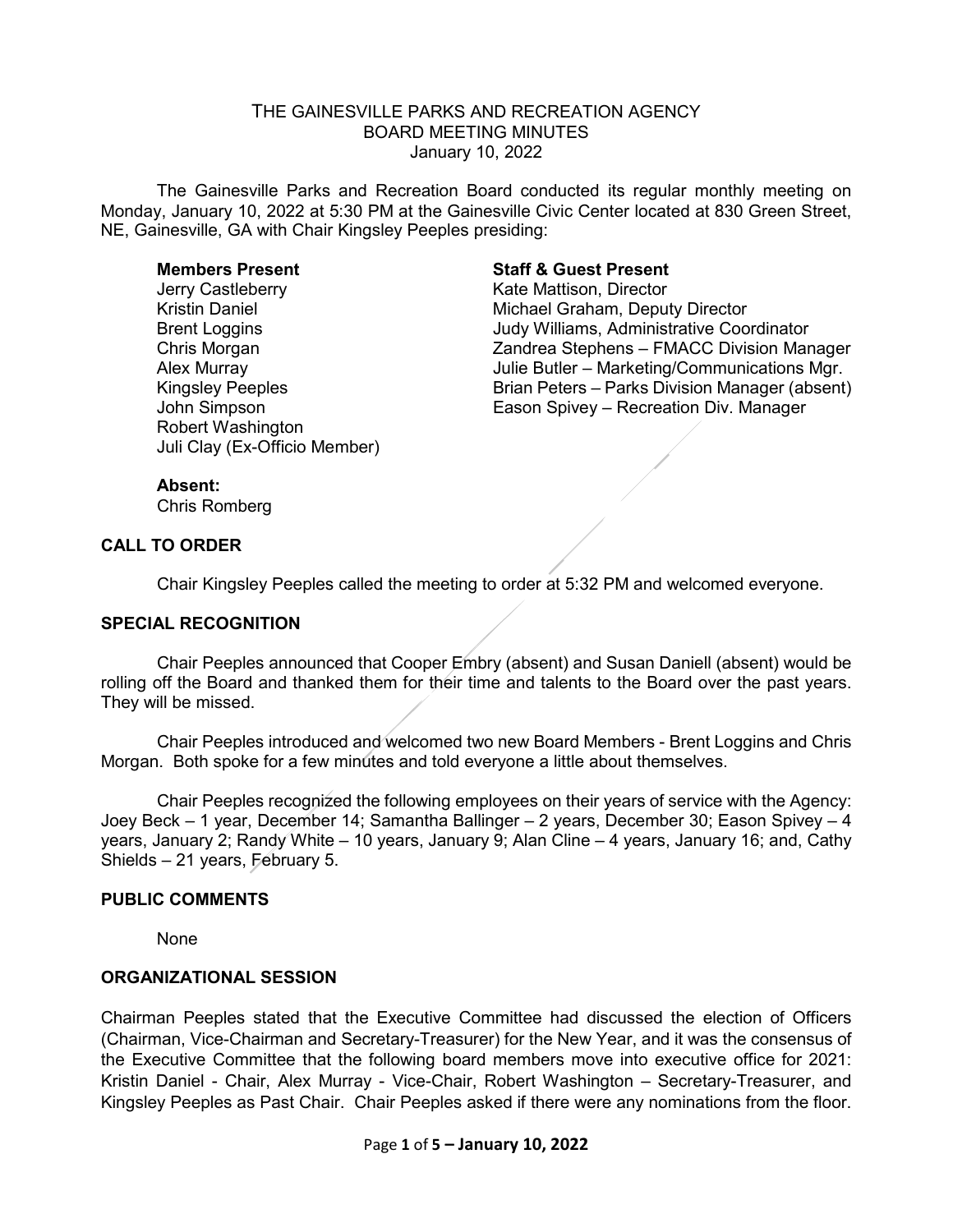None given. **Motion made by Jerry Castleberry and seconded by Brent Loggins to accept the Executive Committee's recommendation as indicated above. MOTION PASSED UNANIMOUSLY. Chair Peeples passed the gavel to Chair Kristin Daniel to proceed with the meeting.**

## **MINUTES**

Consider approval of minutes of Regular Board Meeting held November 8, 2021 (December meeting was cancelled). **Motion made by Alex Murray and seconded by Robert Washington to approve the minutes from November 8, 2021. MOTION APPROVED UNANIMOUSLY.**

## **FINANCIAL REPORT**

Deputy Graham reviewed for the Board the Financial Reports ending November 30, 2021 of fiscal year 2022. The November report showed monthly income of \$3,709,608.55 for a total yearly income of \$4,966,756.22 or 74.36%. The Agency should have received 41.67% of the yearly income at this time; therefore, income to date is above projections by 32.69%.

Expenses for November total \$586,544.84 for total yearly expenses of \$3,089,339.42 or 39.62%. Currently year-to-date expenditures (\$3,089,339) are below revenues (\$4,966,756) in the amount of \$1,877,417. Therefore, no budgeted fund balance was utilized this month to cover a deficiency in operations.

A Revenue Comparison and Income Statement was presented for October and November along with a Summary Financial Statement on each of the cost centers for review by the Board. **Motion made by Brent Loggins and seconded by Kingsley Peeples, to accept the October and November Financial Report as presented by Deputy Graham. MOTION PASSED UNANIMOUSLY.** 

## **BOARD ACTION ITEMS**

**i. Consider authorization for application and acceptance of National Fitness Campaign Grant Funding.** The Agency continuously researches funding opportunities to supplement projects and programs when applicable and has been presented with several opportunities in recent months. Staff seeks authorization for submittal of, and acceptance if awarded, the National Fitness Campaign Healthy Cities Grant. The grant is for the installation of an outdoor circuit training fitness court, integrated into a 38'x38' square that includes a public art mural wall. The court has 118 elements that allow for thousands of exercises with a digitally supported community engagement platform, while also being ADA accessible. The Healthy Cities grant does not require match funding, however the Agency intends to budget \$200,000 during the FY23 budget process, pending upcoming Board approval. Grant awarded funding of \$30,000 will only supplement the project; in addition, the Agency will seek sponsorships to reduce costs. The Agency seeks authorization to apply for supplemental funding for the Fitness Court. Based on selection criteria and project feasibility, the staff recommends authorization for submittal of, and acceptance if awarded, applications for aforementioned project. The project, if awarded, will be completed during Fiscal Year 2023 per grant requirements. **Motion made by Alex Murray and seconded by Jerry Castleberry to accept staff recommendation to authorize submittal of, and acceptance if awarded, applications for the Healthy Cities Grant from the National Fitness Campaign. MOTION PASSED UNANIMOUSLY.**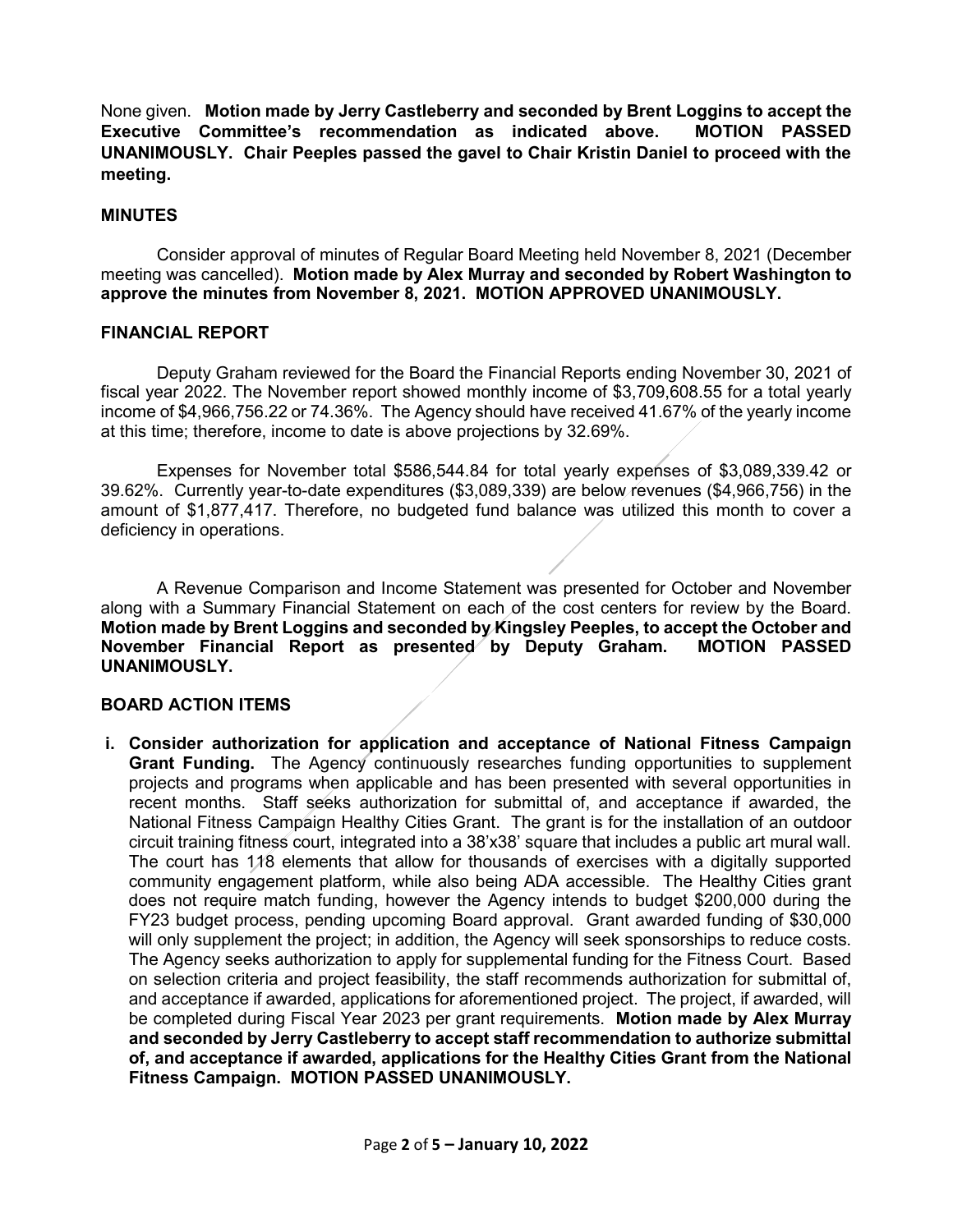# **MANAGEMENT REPORTS**

Director Mattison reported that Impact Fees collected for the  $4<sup>th</sup>$  &  $5<sup>th</sup>$  month of fiscal year 2022 (November) were \$68,600.00 and (December) were \$68,600.00. The total amount collected for FY22 through December is \$785,400.00. The current account balance shows an amount of \$680,427.28 due to encumbering (but not yet expended) the FY22 capital projects (Recreation Center Land Acquisition/Plan for \$1,000,000.00) to be paid through impact fees. The Agency should be receiving additional Impact Fees in the future as new construction continues.

Director Mattison presented the FY23 CIP (Capital Improvement Projects) Presentation. Director Mattison received some really good feedback from the board on proposed projects.

# **Capital Projects Update**

Deputy Graham updated the Board on the approved FY22 Capital Projects, which is also shown on the Operating and Major Capital Expenditures spreadsheets in the Board packets. Deputy Graham discussed the FY22 Operating Capital Expenditures and went over the following Major Capital items.

FY22 Major Capital Projects include the following.

**Park Development** – Youth Sports Complex has been on hold since 2017 due to testing and issues related to rock at the proposed site at Allen Creek, a new site for the project has now been acquired that has 89 acres and is referred to as the Sussex Property. Parks Board approved a new contract for architectural and design with Foresite Group. Even though concepts proposed for new site have high costs due to site issues, we are moving forward with construction documents and bidding the project. Rochester and Associates is working on the entry road and infrastructure for the private development. Staff if working with Foresite Group and Rochester & Associates on design and construction plans. Construction documents to be completed by winter 2022 and construction will begin spring 2022. Additional funding has been requested through grants.

**Skate Park Planning/Construction** – Park opened on June 18, 2020. Construction is 99% complete; however, we still need to account for some miscellaneous items (Cameras, Fencing, Art, Repairs).

**Midland Greenway Improvements –**– Board approved agreement with Foresite Group for A&E and Diversified Construction of Georgia for construction. Work began in August 2021 with a 4-month timeframe. Train was moved first; Park will be developed around the train. For this reason, the project has been extended to 6 months. Phase II – Playground to be installed January 2022. Phase II – Stage/Plaza concept in design; Bollard lights along greenway purchased.

# **Civic Center Renovations** – Project is complete.

**LED Sport Field Lighting** – Musco Lighting completed the install of new LED Sport Field Lights at Lanier Point Athletic Complex in September 2021. Project is complete.

**Playground Improvements System-wide** – Requisition completed; Playground to be installed December 2021. Pavilion upgrades are being planned.

**PoolPak Replacement** – Phase I of replacing the three (3) Poolpaks at Frances Meadows Center. Foresite Group supporting engineering plans. There is a 6-month lead-time on a new PoolPak unit.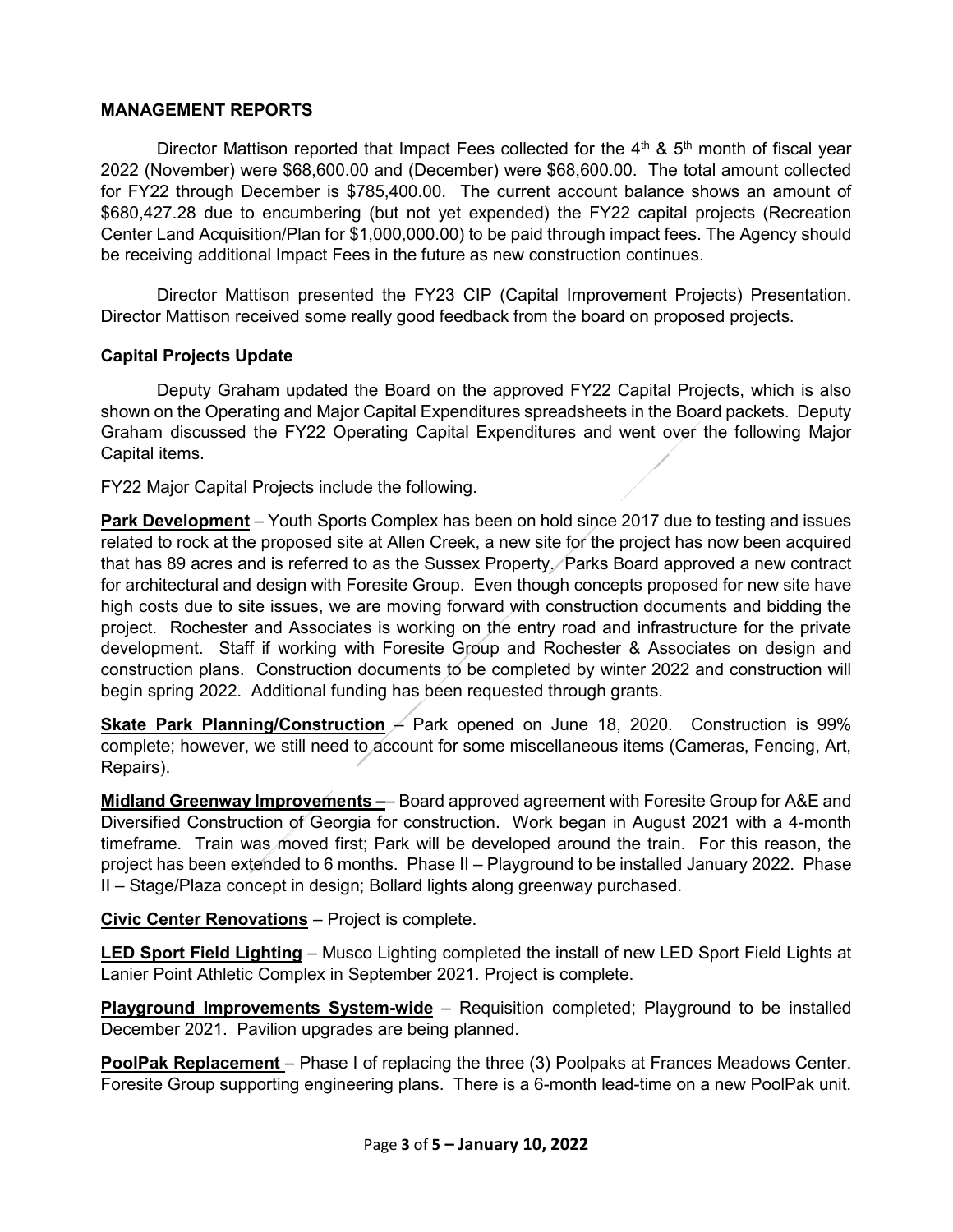Project will request proposals for all three (3) PoolPaks to be installed over a three (3) year period. RFP is being advertised. Contract award should be in March 2022.

**Park Restrooms System-wide** – Will be adding restroom facilities in Parks starting with Wessell Park.

**Disc Golf Course at Wessell Park** – Layout is complete; Baskets have been received. Getting quotes for equipment and materials.

**Park Vehicles** – Replacing five (5) F-150 Maintenance Trucks and one (1) Administration Vehicle (complete); adding an F-350 (complete) for Towing purposes. All have been ordered through State Contract.

**Recreation Center Planning** – Land acquisition and planning in progress.

FY22 Major Capital Projects have an estimated total cost of \$21,658,107.00; \$8,036,864.00 has been encumbered or expended to date.

Staff attending gave a brief report on their respective divisions. Staff reports were also provided in the Board Digital Packets.

Deputy Graham provided the 2021 Spring/Summer Evaluation Report via electronic means for the Board to review at their leisure.

## **BOARD MEMBER COMMENTS**

None

## **OLD BUSINESS**

None

## **NEW BUSINESS**

None

# **GENERAL INFORMATION OF INTEREST**

The following information was provided to the Board for review at their leisure via their iPads and through the City's website:

- $\triangleright$  In the News Articles from November
- $\triangleright$  In the News Articles from December
- $\triangleright$  Notice of events for the next month

## **EXECUTIVE SESSION**

None

## **ADJOURNMENT**

**With no further business, Chair Daniel entertained a motion to adjourn. Motion made by John Simpson and seconded by Brent Loggins to adjourn. MOTION PASSED UNANIMOUSLY. Meeting adjourned at 7:05 PM.**